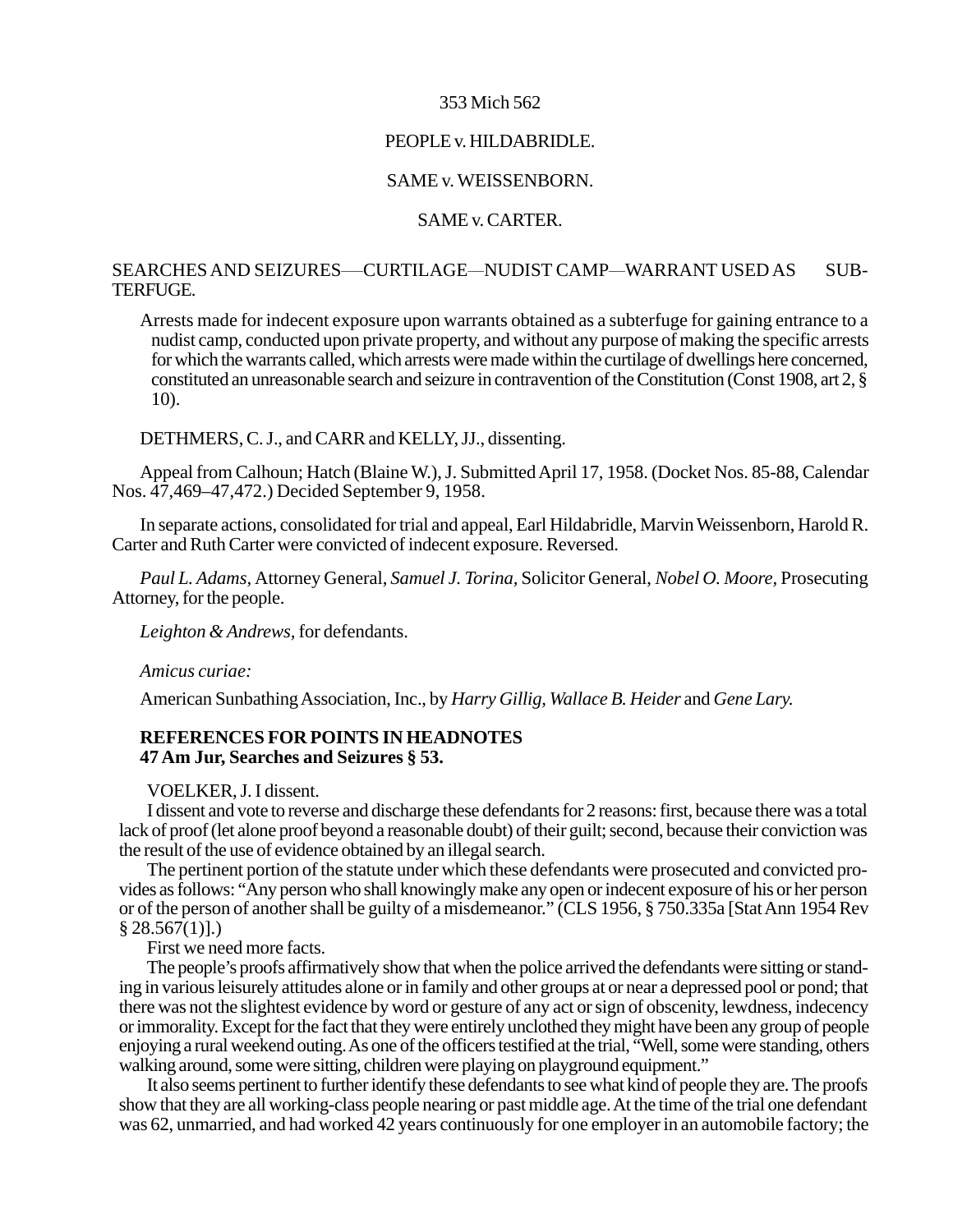childless married woman defendant worked in an Ohio supermarket; her 43-year-old husband had worked 16 years as a machinist for the same employer; the father of the 3 children and remaining defendant (whose wife has since died) had worked as an inspector in an automobile factory for 26 years. All had previously visited the camp and were nudists by conviction. With the exception of one defendant who had shortly after his discharge from military service been convicted on his plea of guilty to the larceny of chickens in Ohio back in the depression years, it appears that none had ever been arrested and convicted of any crime, sexual or otherwise, except occasional minor traffic offenses.

A portion of the unrebutted testimony of the proprietress of the nudist camp follows: This 140-acre nudist camp was the home of herself and her husband; they had lived there approximately 12 years and owned it for 14; they maintained printed regulations, including a rule against drinking or the bringing of intoxicants on the premises; violators of this rule were requested to leave and if they failed to do so the police were called, usually the State police. Police response to such calls had occasionally occurred while there were nude people in the area, none of whom were ever disturbed or arrested by the police, the last call being several summers before; that otherwise there had been no complaints about the conduct of people in the camp in its 14 years of existence; that in all that time the proprietress had never seen or heard reported any improper actions by anybody on the premises, and that all of the present defendants had been there before.

While this nudist camp had operated for some 14 years it also appears that none of the various testifying officers who participated in the arrests had ever received or heard of any complaint against the place. The closest to a complaint was the testimony of a State trooper who said a few disgruntled motorists whom he had ticketed in the area had occasionally twitted him about the place. So the presumably outraged community boils itself down to a knot of determined police officers who for some undisclosed reason after 14 years finally made up their minds and set a trap to tip over the place. And tip it they did.

I now turn to the legality of the search.

In his opinion my Brother states that prior to the day in question 2 State police officers had "gone on business" to the nudist camp and there saw certain nude persons and later obtained warrants for their arrest and that one of these officers had still later gone to the camp with a third officer to serve these warrants on the day that these present defendants were observed, photographed and arrested.

In view of what follows I must point out that my Brother is somewhat in error: on the earlier "business" visit to which he alludes only 1 of the 2 police officers was a State policeman; the other was a detective on the Battle Creek city police force then physically out of the city of his employment. There is another small error: both officers had not earlier "gone on business" to the nudist camp; this claim was advanced on behalf of but 1 of them: to the visit of the city police officer who was out of his bailiwick; the State police officer candidly testified that he accompanied the other city police officer there for the avowed purpose of getting evidence against any nudists he might then happen to see.

In view of the serious question in this case on the issue of illegal search and arrest we shall look a little further into the precise nature of this claimed "business." The State policeman on his cross-examination at the preliminary examination of these present defendants testified that he had gone there on June 15, 1956, with a detective of the Battle Creek police "on a matter that he [the latter] was concerned with." The instant arrests were made on June 30th. This exchange followed.

"Q. Were you there [on June 15th] for the purpose of obtaining evidence?

"A. I was with Lt. Schoder [the Battle Creek detective] on a matter that he was concerned with and I had my camera with me and it was my every intention to gather evidence if there was any showing of indecent exposures."

At the trial this same officer testified that he went with officer Schoder "more or less as company for him."

The fact is that the record in this case is barren of any testimony that these 2 officers went to the camp on June 15th for any other purpose than as an initial step in a plan to conduct a later mass raid on the place. Lt. Schoder (the Battle Creek officer who had ostensibly "gone on business" to the camp on June 15th) testified at both the preliminary examination and the trial of these defendants. Nowhere does he state or remotely imply that his so-called "business" trip to Sunshine Gardens was ever anything but solely to get the goods on the nudists and help arrest them. Thus on cross-examination at the preliminary examination :

"Q. You accompanied Detective Whalen on the 15th of June? "A. Yes.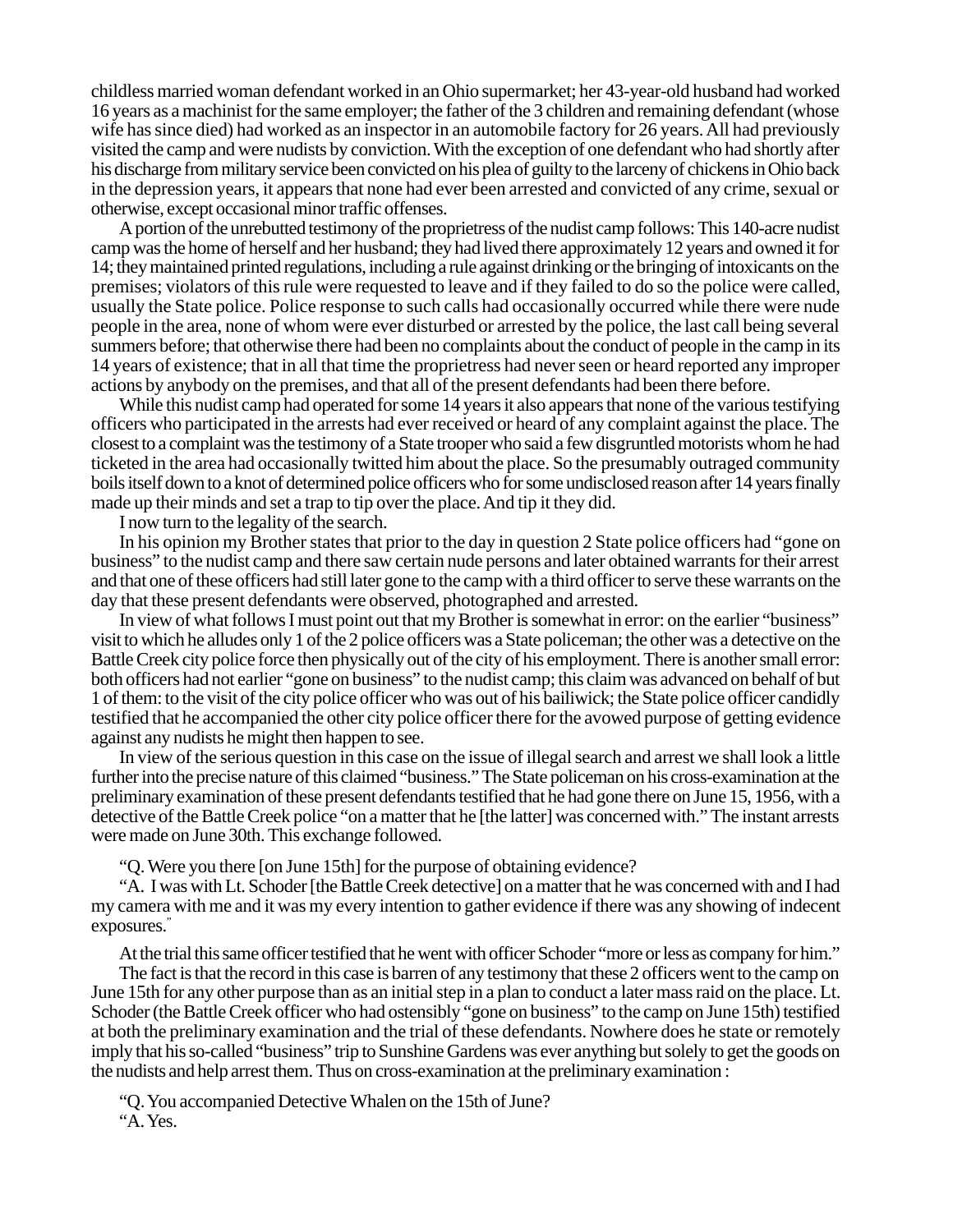"Q. And you accompanied the police officers in the raid on the 30th of June?

"A. I accompanied them out there to serve these warrants.

"Q. I didn't ask you your reason. But you accompanied them?

"A. You said on the raid. The reason I went was to serve the warrants. I was going out to see if I could identify [naming the 3 June 15th nudists].

"Q. You weren't interested in any raid?

"A. I was interested in locating those people because we had the warrant.

"Q. And you just pitched in and helped when you got there?

"A. That's right."

So it develops that the only real or claimed "business" that this Battle Creek police officer had out at this remote and secluded nudist camp located entirely out of his bailiwick was in turn to "accompany" the man who was "accompanying" him, that is, the State police detective whose main avowed purpose or "business" in going there was somehow to find some way to get evidence on any nudists.

We should add that even if Lt. Schoder had had some legitimate business at the nudist camp on June 15th in our opinion that would still not legalize the search then made or the evidence obtained by Detective Whalen on that date (upon which he later "swore out" the warrants he ostensibly sought to serve on June 30th), else by the same reasoning police officers need henceforth merely arrange to accompany plumbers or inspectors or utility meter men, say, upon suspected private premises and thereafter legalize their then or subsequent illegal searches and arrests under the guise that they had originally accompanied someone there on "business." This cannot be sound law.

In designating the affair of June 30th as a raid we are merely adopting the frank terminology of officer Whalen during the preliminary examination and also at the trial. That he had himself a nice problem in successfully penetrating this nudist camp he conceded with admirable candor. He further testified at the examination that the camp was "a dense wild area;" that there was "some question about the gathering of evidence out there;" and that he and his fellow officers had discussed ways and means of solving the "problem in gathering evidence" and of obtaining pictures because of "the fact that it was secluded and it was difficult to get on the property without trespassing."

Further indication that the ostensible warrant-serving party of June 30th was in reality a planned raid for new and bigger game—with the warrants for other persons serving as the legal foot-in-the-door—is the fact that the 3 carloads of cruising police officers joined the first carload of 2 warrant-serving officers within less than 2 minutes of a radio call. Our experience with raids upon nudists' camps is mercifully limited, but we very much doubt that it would take 4 carloads of police officers to gather in the 3 nude defendants therein named. It seems most unlikely that the arrest of 3 naked nudists (one of them a woman) could have presented any such grave problems either of subjugation or of potential danger to the police.

To say that the admitted raid and mass arrests on June 30th was legalized under the guise of serving warrants on other people obtained by an illegal visitation on June 15th is a new wrinkle in Operation Bootstrap. The whole business of serving the warrants on June 30th appears on this record to have been a clumsy and transparent attempt to get around the vexing police problem of illegal search. Moreover (and further demonstrating the apparent police strategy), even assuming arguendo that the June 15th "business" visit of the 2 officers was legal —as the people claim—they (or at least the State policeman present) could plainly have then arrested the 3 nudists they then saw on the premises for a misdemeanor committed in their presence (CL 1948, § 764.15 [Stat Ann 1954 Rev § 28.874] ), always assuming, as they and the people do and as we do not, that the deportment of the defendants then constituted a violation of the "indecent exposure" statute.

That one or both of these officers may have been disappointed over the results of their earlier alleged "business" visit and have wanted to wait for a bigger weekend bag, including children (June 15th was a week day; June 30th fell on a Saturday), is of course sheer speculation, but the fact is that the ultimate lack of warrants for the arrests of *these* defendants did not appear measurably to deter these very same officers in making their mass arrests without warrants on June 30th. (Mrs. Weissenborn took sick and died after her arrest and before this appeal; the cases of certain other nudists were continued; and it appears that still others were released after questioning.)

Despite all this my associate devotes but part of 1 sentence in his opinion to the question of the legality of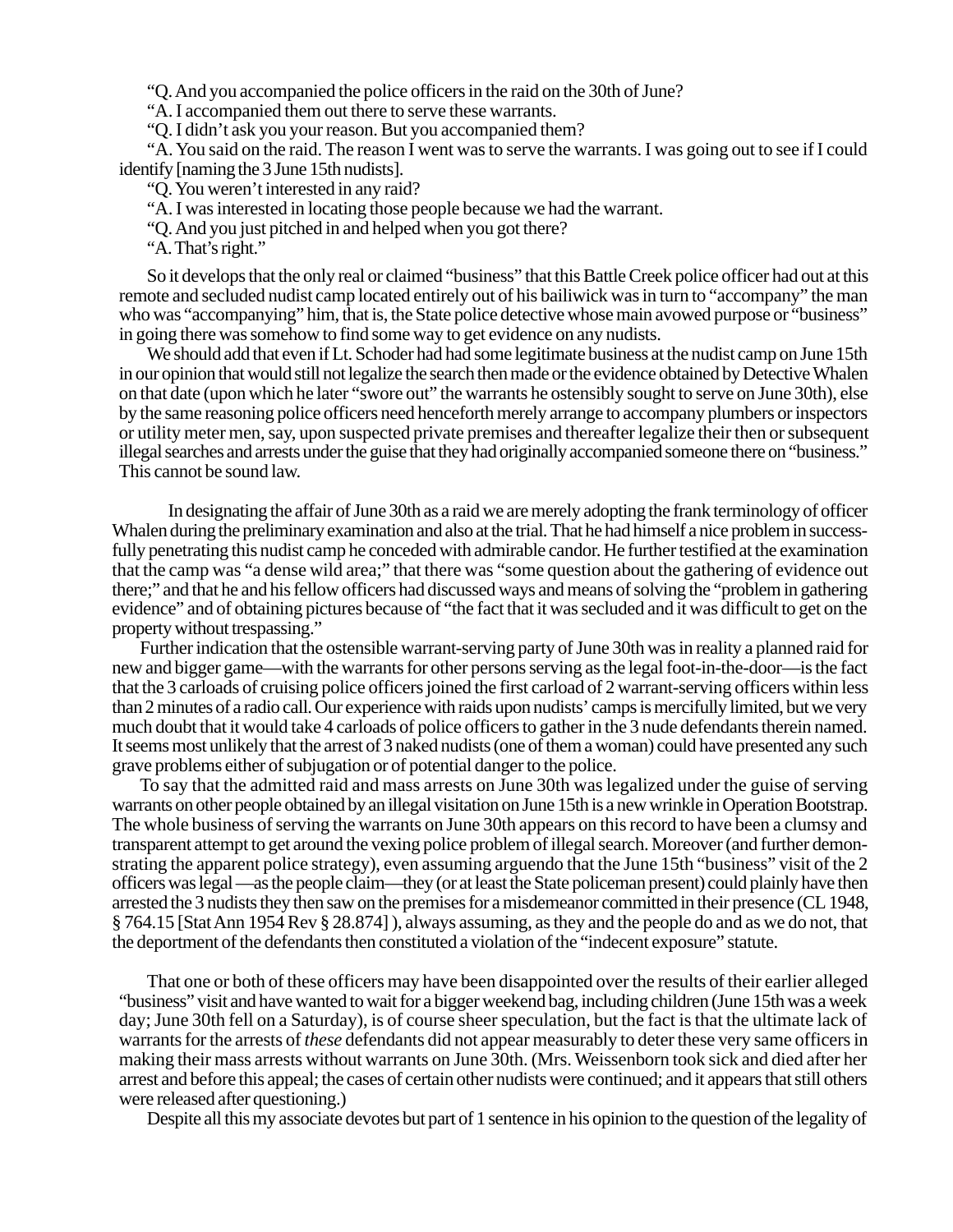the search and arrest—merely to note that the defendants had raised the issue. Yet to say that the search and arrests here were illegal is an understatement. It was indecent—indeed the one big indecency we find in this whole case: descending upon these unsuspecting souls like storm troopers; herding them before clicking cameras like plucked chickens; hauling them away in police cars and questioning them for upwards of  $5-1/2$ hours and taking still more pictures; and then, final irony, swearing out warrants that *one of their own number* was the aggrieved victim of an indecent exposure—of which more presently. If this search was legal then any deputized window-peeper with a ladder can spy upon any married couple in the land and forthwith photograph and arrest them for exposing themselves indecently to him.

In *People v. Marxhausen,* 204 Mich 559 (3 ALR 1505), the warrantless police raided the defendant's island home in the Detroit river during his absence and found and removed contraband liquor from his home, from an improvised cellar, and also from "other points on the premises." In an eloquent and resounding opinion Mr. Justice FELLOWS struck down the search (pp 562, 563) and among other things had this to say (after quoting our State constitutional provisions<sup>2</sup> against unreasonable searches and seizures and the "due process" provision):

"Like provisions are found in the Fifth Amendment to the Federal Constitution. Similar provisions are found in the constitutions of the various States of the Union. By these provisions the rights of the individual are secured; the provisions of the Federal Constitution securing the citizen from arbitrary, unlawful conduct on the part of the Federal government and its officers, and the provisions of the State constitutions securing the citizen from arbitrary, unlawful conduct on the part of the State and its officers. These provisions not only secure the individual in his person, his home, and his property from invasion through unbridled legislation, but they also secure the individual in his person, his home, and his property from invasion through unbridled and unrestrained executive or administrative will.

It ought not to be necessary to recall the fact that it is of the essence of a free government that the individual shall be secure in his person, his home and his property from unlawful invasion, from unlawful search, from unlawful seizure. The writing of these provisions into the Federal Constitution, into every constitution of every State in the Union was not an idle ceremony. With a clearness of vision our forefathers provided for a lawful search and seizure, one supported by oath or affirmation, describing the place to be searched and the person or things to be seized: and in the same section safeguarded the rights of the individual by inhibiting unreasonable and unlawful search. They provided an orderly manner for search and seizure and prohibited all others."

#### He then (p 565) quoted from the terse Chatham:

"`Every man's house is called his castle. Why? Because it is surrounded by a moat, or defended by a wall? No. It may be a straw-built hut; the wind may whistle around it, the rain may enter it, but the king cannot.'"

#### He concludes thus (pp 566, 567):

"These events which we have but given in outline occurred within the memory of the men who formulated and adopted the Fourth Amendment. In clear and unmistakable language these men wrote into the fundamental law of the nation to be afterwards incorporated into the fundamental law of the various States of the Union the safeguard against unlawful and unreasonable search and seizure of the person and property of the citizen, irrespective of whether such unlawful and unreasonable search and seizure had the sanction of legislative approval or rested in the arbitrary will of the executive and administrative arm of the State. Does the search of defendant's premises and the seizure of his property in the instant case offend the rights secured to him bythis provision of the fundamental law of the State? *These officers had no search warrant issued upon oath or affirmation, no search warrant of any kind. They entered the home of defendant by command of no court, they searched his premises by virtue of no process.* They justify, if at all, under administrative will and mandate not recognized by the Constitution, and unauthorized in a government of laws. That `the end justifies the means' is a doctrine which has not found lodgment in the archives of this Court. The search and seizure detailed in this record was an unauthorized trespass and an invasion of the constitutional rights of this defendant. [Emphasis added.]

"These rights of the individual in his person and property should be held sacred, and any attempt to fritter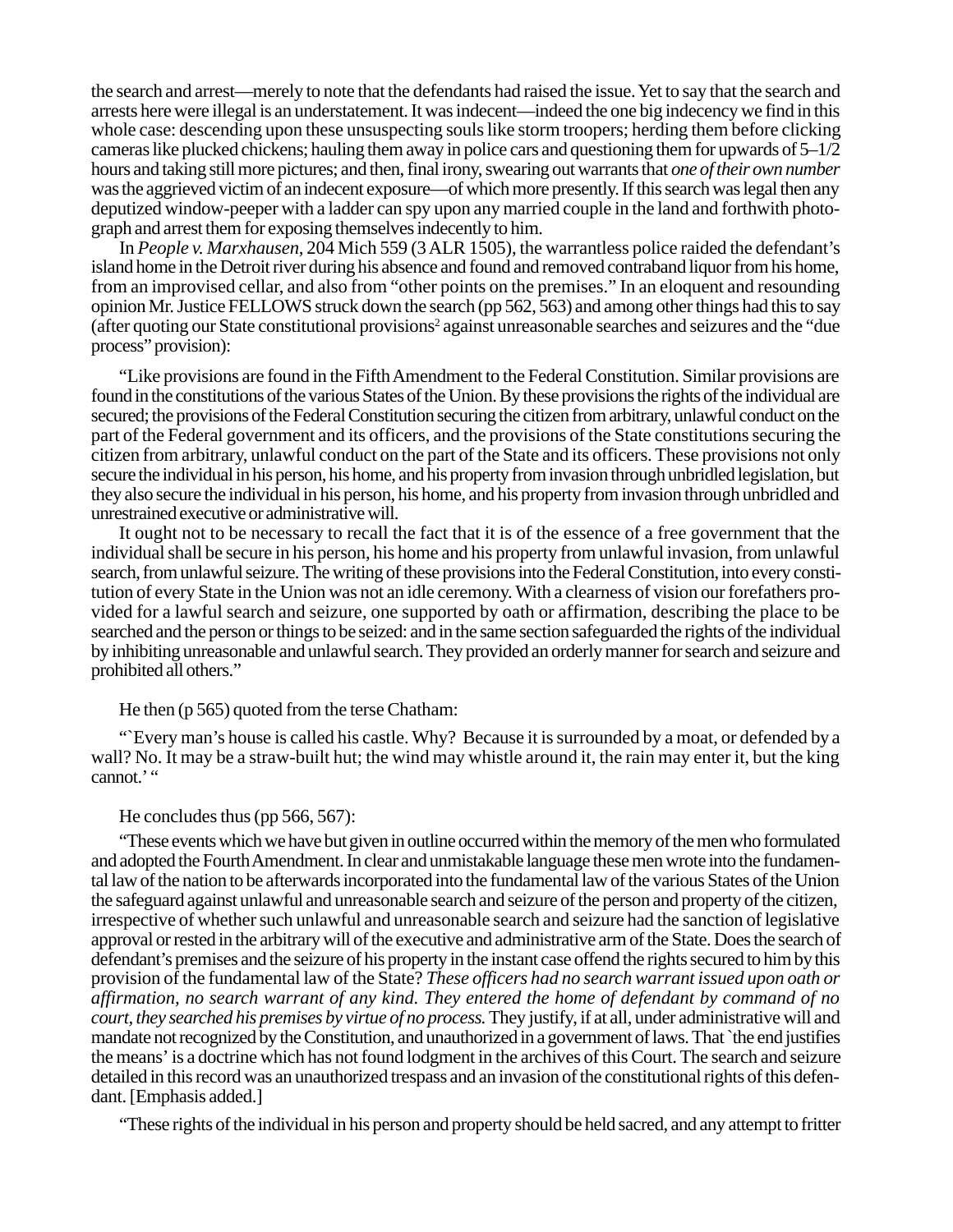them away under the guise of enforcing drastic sumptuary legislation (no matter how beneficial to the people it may be claimed to be), must meet with the clear and earnest disapproval of the courts."

This is the case our Court pays scant lip service to in the *Ring Case*<sup>3</sup> (p 660) and then proceeds to ignore. We now find that an island home and premises was immune from warrantless search in *Marxhausen* (where no question existed about the illegality of what was found) but not a nudist camp as in the *Ring Case* and in this case—where grave questions exist as to guilt. We believe this is to invoke the doctrine of "the end justifies the means" so eloquently warned against in *Marxhausen. We* further believe that this, as in *Marxhausen*, is to fritter away the rights of the individual in his person and property under the lofty guise of benefiting the people. It seems that we are now prepared to burn down the house of constitutional safeguards in order to roast a few nudists. I will have none of it.

If these convictions can stand, based upon this search, then police officers may henceforth raid at will the locker rooms of clubs, art classes and exhibitions, sunbathers at homes and at picnics and beaches and virtually any private or secluded place where the officers may hope to dredge up some "dirt" and whenever they may decide by barracks-room debate that a suspected practice is immoral or indecent. It would be to say any nudity anywhere becomes both open and indecent regardless of the circumstances and simply because some irritated or overzealous police officers may think so. It would be to impose not the moral standards of the community but the moral standards of the patrolman on some of the most intimate and private concerns of human life.

If the opinion of my Brother prevails we will have found a new way to get around irksome constitutional inhibitions against unreasonable searches and seizures: 2 police officers will make a visit to such private premises as they may in their wisdom conclude they want to get the goods on; they will pretend that 1 or both of them have some "business" there; if pressed they will admit that their real business was to accompany each other; and, finally, this explanation will so completely disarm and satisfy this Court that, without any discussion, we will categorically hold that the search and subsequent use of evidence obtained thereby is entirely legal. To such a proposition I will not be a party.

I say and hold that the search and arrests in this case were unreasonable and unlawful. I shall presently attempt to show that even if the officers were there legally that what the search disclosed did not in these circumstances constitute a violation of this statute. Before doing so I shall discuss another ground for reversal.

The charging part of the various original complaints and warrants against these defendants (their cases were consolidated for preliminary examination and trial) named one or the other of individual raiding officers as the victim of the indecent exposure. These defendants were examined under such complaints and warrants and were thereafter bound over to circuit court for trial upon a testimonial record addressed to those complaints and warrants. In circuit court (and for the first time) informations were filed against them as follows: that each did "in the presence and within the view of divers good people of this State, unlawfully and designedly did make an open, indecent and obscene exposure of his person, by then and there standing, naked and uncovered to the view of said persons for a long space of time, to-wit: several minutes, to the great scandal of said people, and to the manifest corruption of their morals."

Entirely aside from the fact that there is not a shred of testimony in this long record that anyone was ever scandalized or corrupted by what took place, I consider this circumstance reversible error. So far as this record discloses the informations appear to have been changed by the prosecuting attorney without any prior leave of court; consequently these defendants were never examined or given an opportunity to be examined on the offense charged in the filed informations. This was not a routine change to correct an obvious mistake or typographical error in the complaints and warrants; this was to our mind a basic change and shift from the whole tenor of the earlier documents.

It is no answer to say that the defendants did not specifically raise the question below or here. Under our law they were entitled to a preliminary examination on the sworn complaints and warrants upon which they were arrested. They got it. If for reasons of doubt or expediency the prosecuting attorney later had serious second thoughts about the utility or wisdom of naming only one or the other of the raiding officers as the morally offended one, we think he should at least have called the change to the attention of court and counsel so that either a formal amendment could have been moved for and argued or so that counsel could timely have moved either for a continuance or, more likely, for a remand for new examination under the changed informations. We do not raise or pass on the question of the sufficiency of the informations; the point is that they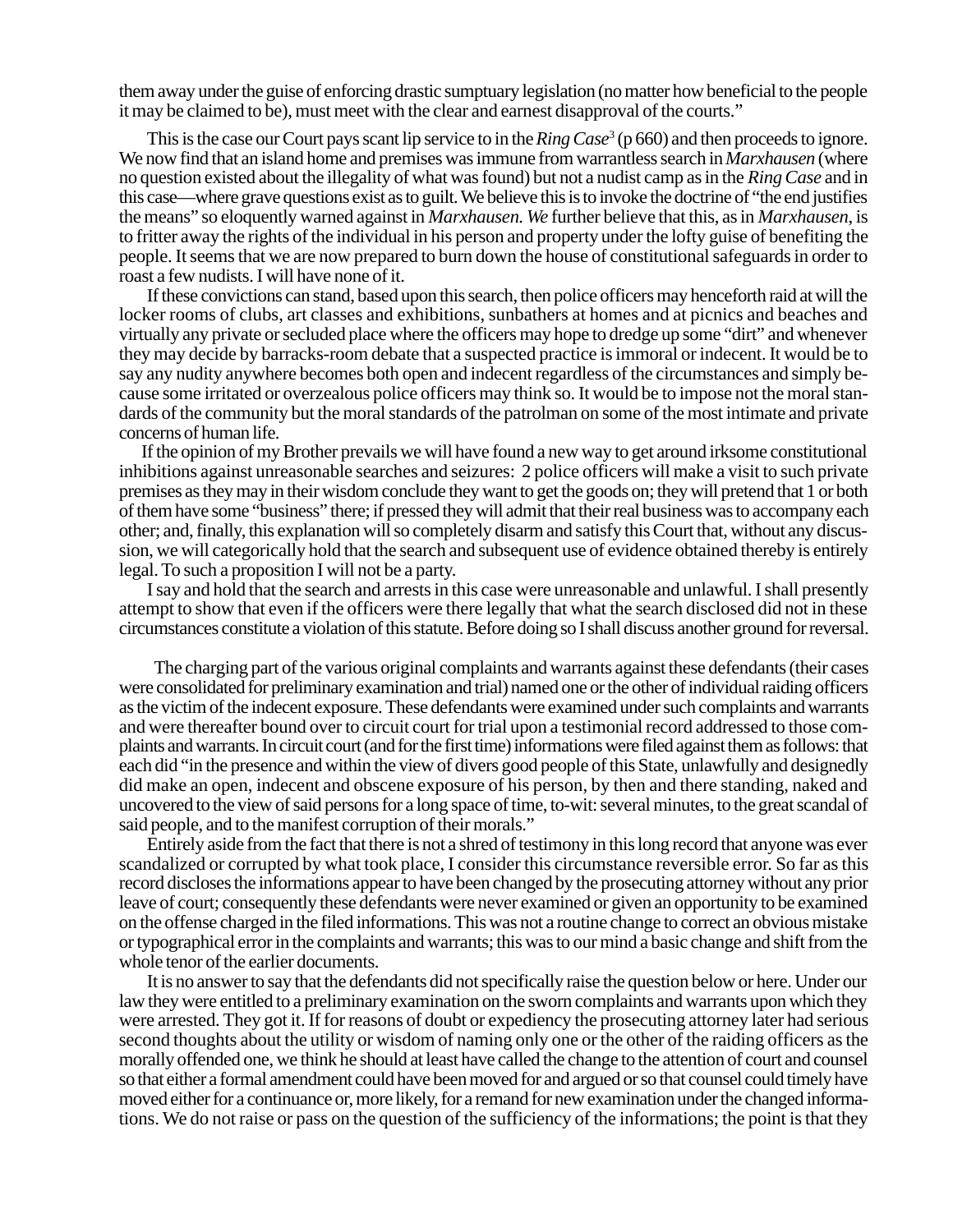differed materially from the complaints and warrants.

These people were entitled to an examination as to the identity and knowledge possessed by these anonymous new aggrieved citizens who for the first time were alluded to in the changed informations. They did not get it. They were never given a chance to be confronted by or to examine their new and nameless accusers or to prepare for trial on the basis of their possible testimony. Criminal prosecutions in this State are initiated by sworn complaint (followed by warrant) made by persons possessing knowledge of the facts; they are not initiated by informations filed by prosecutors based upon hearsay. Put another way, these defendants were tried upon informations upon which there existed no corresponding complaints and warrants. We think this circumstance entitles them at least to a new trial.

I now pass to the basic question in this case: of whether—all question of search aside—any violation of this statute occurred.

Least I henceforth be heralded as the patron saint of nudism (which I probably will be anyway), I hasten to preface what follows by stating that I am not a disciple of the cult of nudism. Its presumed enchantments totally elude me. The prospect of displaying my unveiled person before others, or beholding others thus displayed, revolts and horrifies me. I think these people have carried an arguably valid basic idea (the deliberate de-emphasis of the prevailing Western body taboo, with the anticipated lessening and ultimate disappearance of the undoubted eroticism frequently attendant upon such taboo—that is, the very opposite of indecency) to excessive lengths.

Having said all that, I have at once veered to the heart of this case. It is this: whatever I or my associates (or the circuit judge or the prosecutor or the police, for that matter) may personally think of the practice of nudism has nothing to do with the case. More controlling is the fact that there are a number of earnest people in this world (including these defendants) who do subscribe to organized nudism and who think that it is morally, mentally and physically healthful. But we need not speculate on or defend or attack the philosophy of nudism. The question before us is much simpler. Were these defendants guilty of making an indecent exposure? I say no.

It is said that there are hardy bands of sincere and earnest folk among us who likewise insist that all mental, moral and physical health depends absolutely upon the regular consumption of vast quantities of bran. Others possess a similar passion for goats' milk. Few molest them or even bother their heads about them unless they try too strenuously to impose or inflict their queer beliefs upon those who happen to loathe these items. Thus, on the facts before us, do I equate the criminality of private social nudism—at least so far as a violation of this statute is concerned. Private fanaticism or even bad taste is not yet a ground for police interference. If eccentricity were a crime, then all of us were felons.

My Brother plants his case largely upon the Michigan *Ring Case* and the United States supreme court *Roth Case*<sup>4</sup> in affirming these convictions, writing as follows:

"Though the term `exposure', qualified by such adjectives as `open', 'indecent', 'obscene', 'immodest', or others of like import, be difficult of definition, the practice need not for that reason be permitted to run rife in Michigan."

Is he speaking of indecent exposure or of nudism? He does not say. Whether of one or the other, there is no evidence in this record or elsewhere that either has been or is running "rife" (that is: prevalent, existing generally) in Michigan. If he means to equate one with the other (as he seems clearly to mean) then he has begged 1 of the 2 large issues in this case, entirely ignoring the other: the question of search, and I cannot agree. This is to indulge in a presumption of guilt, not of innocence; to pass a moral judgment; to assume that a statute means what one may privately want it to mean or think it should mean—regardless of the facts. This is further to say that all nakedness, whether public or private, whatever the circumstances, is always indecent and criminal. I cannot agree.

From the undoubtedly valid premise that some degree of nudity must always be involved in order for an exposure to be indecent, the *Ring Case* and the opinion of my Brother in this case have leapt to the erroneous conclusion that nudity is synonymous with indecency; the opinions imply that the more nudity present the more indecent the exposure. Both cases proceed upon the basic assumption that nudity in itself is obscene or indecent. As I shall presently undertake to show, this is a demonstrable fallacy. If this assumption were valid few artists could continue to work from live models, or, veering somewhat to a related field, the curators of our art galleries and museums would have to turn to the cultivation of fig leaves; and that stalwart badge of middle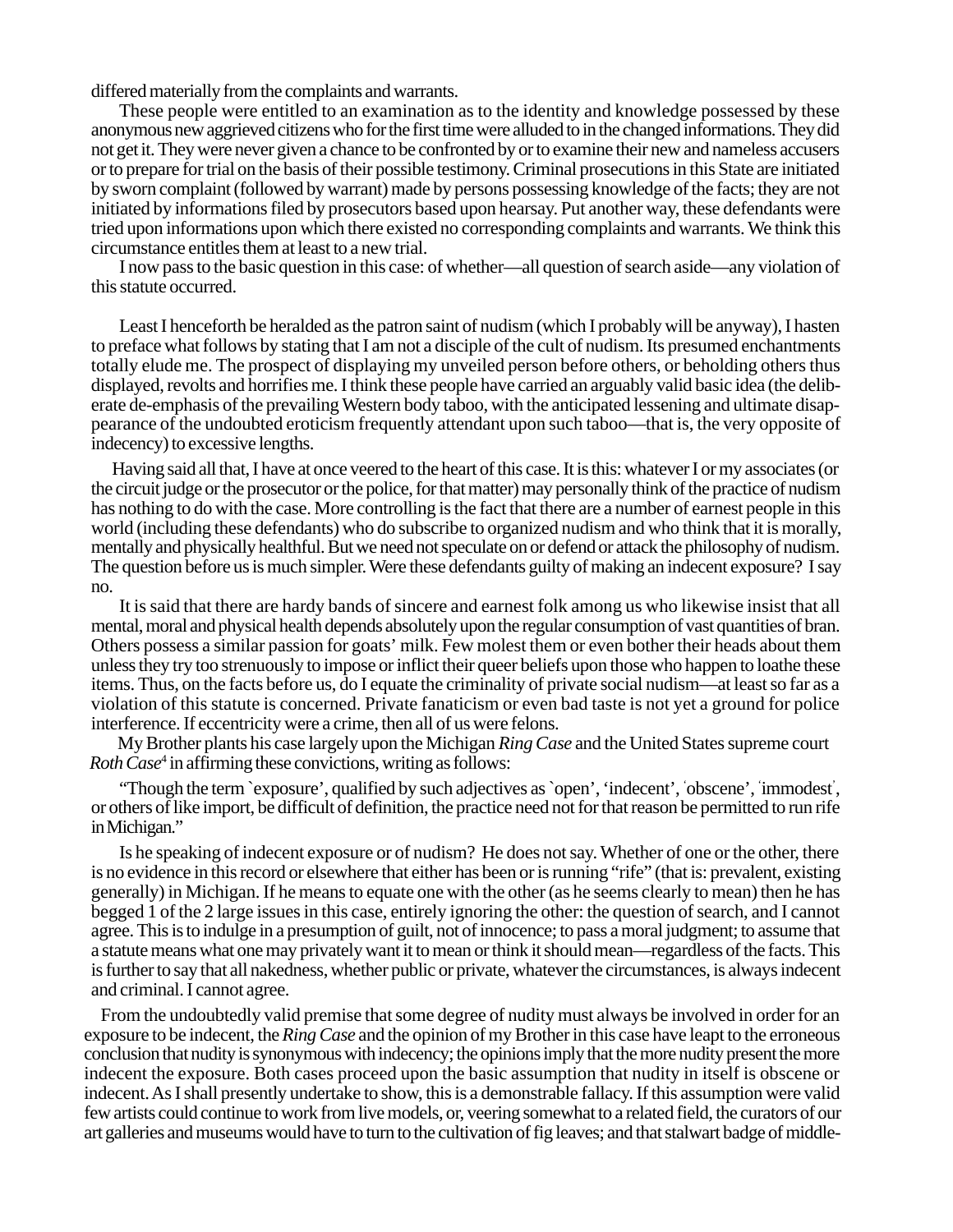class respectability, the National Geographic magazine, would be banished from the hearth to the censor's shears.

My Brother further writes as follows:

"That a jury found it [the statute] to have been violated by defendants' exposure of their persons to the young children in this case and the exposure of the children themselves should be surprising to neither the pure in heart nor the lewd."

For all its emotional and rhetorical appeal, this passage states less a fact than a resounding moral judgment. Moreover it carries implications that are simply not so: it implies that these defendants were charged with exposing themselves to children and, also, with exposing the children, whereas we have seen that the complaint and warrant charges only indecent exposure by these defendants before a named police officer and that the subsequent informations named nobody; it implies that the jury answered a special question or brought in some sort of special verdict, whereas the verdict was simply a general one of guilty; and it implies that the children testified at the trial, whereas they did not and moreover there is no testimony from any witness that they or anybody was scandalized or corrupted by what he saw. If the passage discloses anything it is why my Brother thinks these defendants should stay convicted—because children were present. Now concern for little children is always touching and understandable; and my colleague possesses no exclusive franchise on it; but if these convictions must be affirmed simply because my associate thinks the prosecutions and the jury verdict may have been inspired by a concern for children, we suggest that there might have been other statutes and apter procedures available to such an end. Moreover, and whether other courses were available or not, the presence of children constituted no valid ground for making an illegal search or for arresting these defendants for an exposure which neither the proofs show, nor obviously none of the participants regarded, as indecent.

To my mind the presence of the children, far from accentuating any indecency, was itself additional proof and insurance that no indecency or immorality was contemplated or intended by these defendants. It is particularly monstrous to think that their parents would intentionally have exposed their children to that which they thought was indecent, and if they nevertheless had, which the people seem to claim, then the prosecution should be censured for not taking far more drastic action to punish all concerned and to save the children from any repetition. So much for the presence of children in this case.

If one concedes (which I do not) that the private practice of social nudism constitutes a violation of the "indecent exposure" statute, the legality of the search phase of the *Ring Case* cited by my Brother can at least arguably be rationalized (something which the Court there did not attempt to do) and distinguished from this case as follows: both the record and report in the *Ring Case* show that the officers there—and while entirely off the premises—were able to observe a naked man and woman, the former feeling the latter's privates. If the officers could behold such a spectacle without trespassing presumably so could others, and since few would be hardly enough to argue that such a public display did not constitute an act of indecent exposure, then the officers perforce were seeing an actual misdemeanor being committed in their presence for which they could make a lawful arrest without a warrant. And if while thus upon the premises bent upon making that arrest (but not some 2 weeks later, as here) they saw thereon still another person committing a misdemeanor (the naked nudist camp proprietor in the *Ring Case*) it would at least be arguable that under such circumstances the arresting-bent police may have had a right also to arrest this brand new misdemeanant. The search and arrest as to him would at least have had some veneer of legality—something entirely lacking in this present case, where all stages of the search were conceived and born in illegality.

If instead the *Ring Case* means (and unfortunately the Court's murky opinion there is susceptible of such interpretation) that police officers may without any color of authority conduct a raid upon private property upon mere suspicion that a misdemeanor theretofore entirely out of their presence may be taking place (which is our case), then the case is utterly bad law, never followed in Michigan before or since, and the *Ring Case* must be overruled.

One trouble (among others) in the *Ring Case* was that it neglected adequately to distinguish between the question of illegal search and arrest and the *further question* of whether private nudism was or was not a violation of the then version of this statute. We were then evidently so determined to smite nudism that we virtually overlooked the real issue on the search and flatly assumed guilt. This short cut to guilt is accentuated in the present opinion from which I dissent—where the grave question of the legality of the search is barely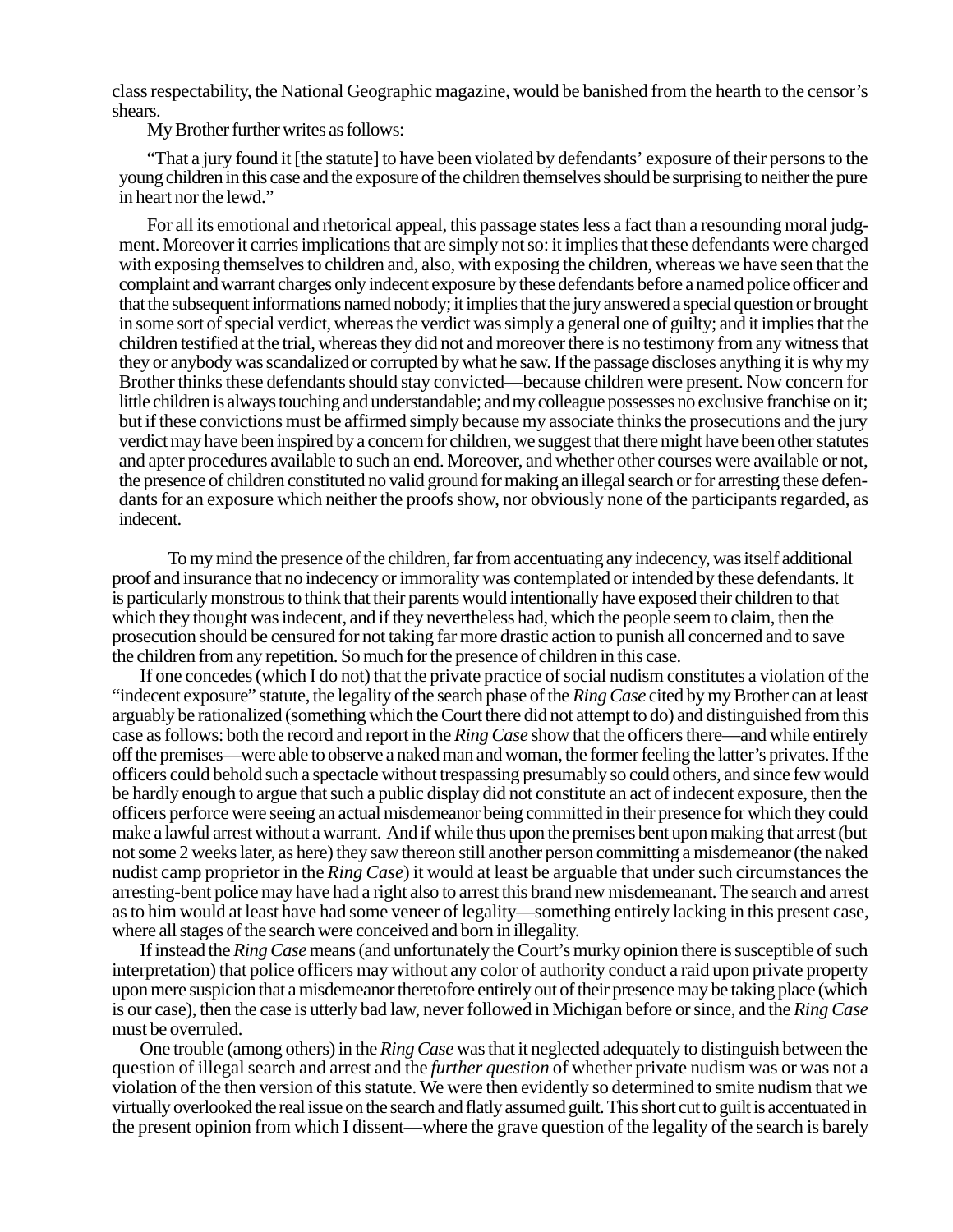alluded to and the defendants' guilt is also flatly assumed.

The *Roth Case* cited by my Brother had to do with the mailing and public dissemination of allegedly obscene printed matter. My Brother neglects to point out that in the *Roth Case* there was a blazing dissent by Justice Douglas, joined in by Justice Black, or that Chief Justice Warren, while concurring in the result, filed a separate opinion expressing sharp concern over the wisdom of the broad language employed in the majority opinion. But most of all my Brother overlooks the important fact that the *Roth Case* was concerned with the *public* dissemination of allegedly obscene writings, a situation which might have had the persuasiveness of some analogy here if we were concerned with a *public* display of their nudity by the defendants in this case (as though they had boldly walked down the main street of Battle Creek), but certainly not to a private practice of their belief in nudism in a place so remote and secluded that the prosecuting officials had to resort to the tactics displayed in this case in their efforts to try to get any evidence on them.

My Brother would swallow whole the "test" of the *Ring* Case—that the average jury, composed of members of the community, has an instinctive realization of what constitutes a violation of the act—attempting to tie it up with some broad dicta in the majority opinion in the *Roth Case* about "contemporary community standards" and similar language impliedly questioned by the Chief Justice and flatly rejected by 2 of the ablest justices. We have already pointed out why we think this language in the *Roth Case* (and the same would apply to the *Ring Case*) could not apply to the elaborately private conduct of these defendants in this case. Although I say that such a test is in any event inapplicable to these defendants, since my Brother nevertheless seeks to apply it, we will see what Mr. Justice Douglas has to say about such a similar test in the *Roth Case* (*Roth v. United States,* 354 US 476, 512 *et seq*.):

"Any test that turns on what is offensive to the community's standards is too loose, too capricious, too destructive of freedom of expression to be squared with the First Amendment. Under that test, juries can censor, suppress, and punish what they don't like, provided the matter relates to `sexual impurity' or has a tendency `to excite lustful thoughts.' This is community censorship in one of its worst forms. It creates a regime where in the battle between the literati and the Philistines, the Philistines are certain to win. If experience in this field teaches anything, it is that `censorship of obscenity has almost always been both irrational and indiscriminate.' Lockhart & McClure, Literature, The Law of Obscenity, and the Constitution, 38 Minn L Rev 295, 371. The test adopted here accentuates that trend. \* \*

"The legality of a publication in this country should never be allowed to turn either on the purity of thought which it instills in the mind of the reader or on the degree to which it offends the community conscience. By either test the role of the censor is exalted, and society's values in literary freedom are sacrificed."

We join with Justice Douglas in questioning the wisdom of such a rule even in those "public" situations where it might otherwise be said properly to apply, but we utterly reject any such test or rule that would make a juryman the omniscient community litmus of that to which, by hypothesis, neither he nor the community at large has ever been exposed. If trained judges on this Court can disagree on the applicability of this statute to these facts, we can see no merit and much danger in a rule that would ignore and reject our differences in favor of the presumably infallible intuitions of the average lay juryman; and especially is this so in situations where, as here, the moving facts are undisputed and the big question resolves itself largely into one of statutory interpretation.

If private nudism is to be banished in this State as contrary to the public morality we think the attempt must be made by the legislature and not by the police or by this Court, and certainly not by stretching out of shape the law of search and seizure and the proper meaning of this statute. That segments of the legislature itself entertained doubts that the previous version of this statute ever applied to the practice of nudism is shown by the fact that long after the *Ring Case* and only about a year before the arrests in this case it drafted a new statute aimed expressly at banishing nudism. The house committee to which the bill was assigned appears to have refused to report it out on the ground that existing laws were sufficient. The attorney general (now Mr. Justice KAVANAGH) agreed, basing his decision squarely on the then "indecent exposure" statute and the *Ring Case.* (1955 OAG, p 234.) Needless to say this Court is not bound by the attorney general's interpretation of statutes or of our decided cases, nor is that officer at liberty—in areas where we have written—to interpret the law contrary to his best guess as to the meaning of our utterances, however wrong those utterances and regardless of how that officer might or might not otherwise feel. The most this tends to show is that the prosecutions here were probably brought in apparent good faith—beyond showing, as noted, the doubt that existed in the legislature itself.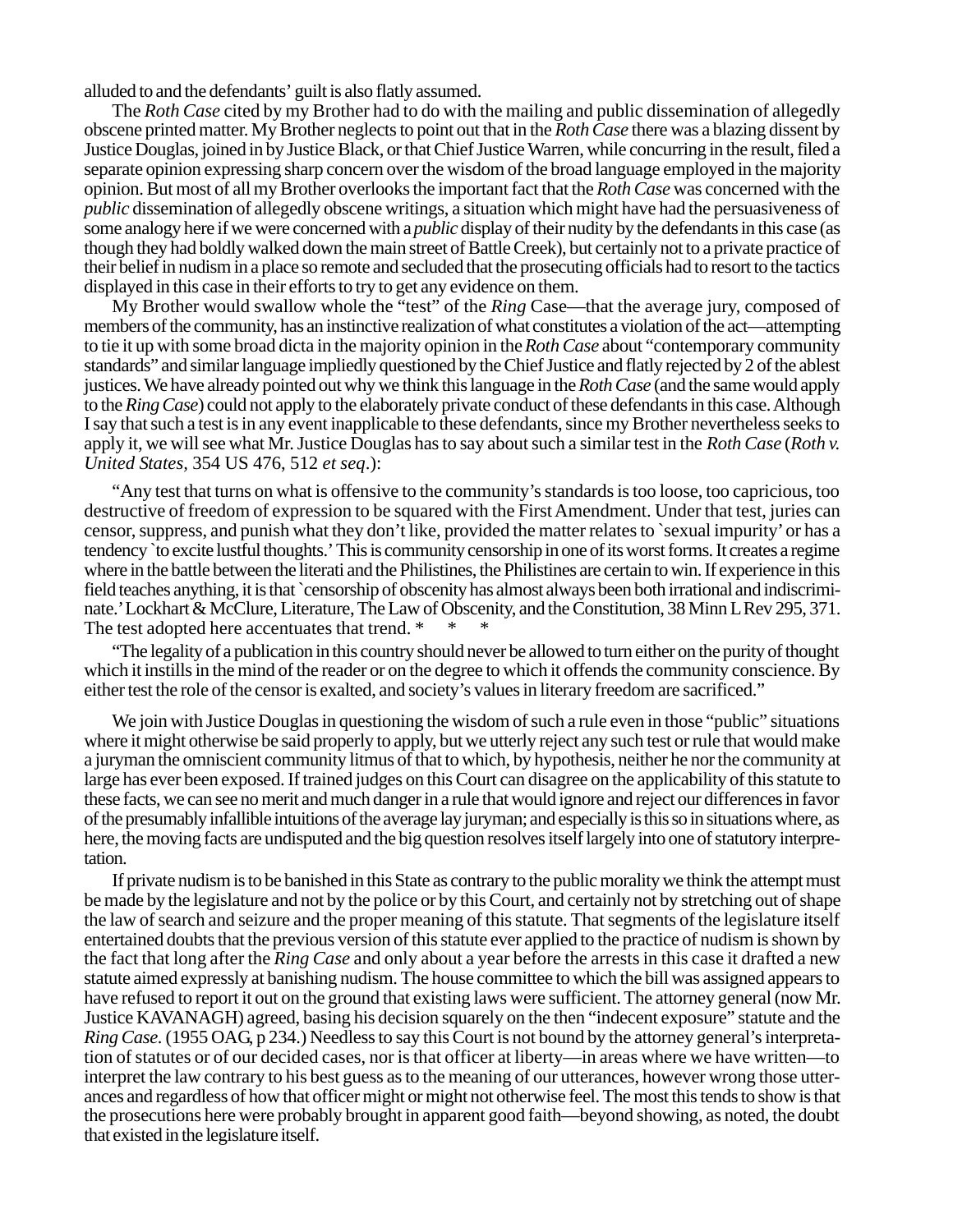Our decision in the *Ring Case* has been roundly criticized in 33 Michigan L Rev 936, the writer pointing out that the "disconcerting" result there reached was not only hard to reconcile with the then recent *Burke Case5* (another "nudist" case where on substantially similar moving facts under a similar statute the New York court reversed conviction), but that the *Ring Case* stands virtually alone in its contrariness to the clear weight of authority throughout the country. "The Michigan court is seemingly without precedent," the comment concludes (p 941), "in holding that an indecent exposure occurs and the community sense of decency is offended regardless of the accompanying circumstances. All cases have tacitly implied that what makes the act offensive is the relationship which it bears to the public in general or to the people there present, and some cases have expressly pointed this out. (Citing cases.)"

When student editors start sniping at our decisions with such deadly accuracy, perhaps the time has come for all of us to take a second long look at the *Ring Case.* Instead of sniping I prefer using in this instance a blunt instrument. The plain fact is thatthe *Ring Case* is less a legal opinion than an exercise in moral indignation. An aroused judge has instead used this Court as a platform from which to tell the world what *he* thinks about such queer newfangled shenanigans as nudism. Now moral indignation is all very well, and many of us might do with more of it, but to indulge in it at the expense of basic constitutional rights and individual liberties can be an expensive and dangerous luxury. Moral indignation is a poor substitute for due process. The embarrassing *Ring Case* is hereby nominated for oblivion.

Finally, neither the *Ring Case* nor my Brother's opinion in this case makes any effort to dredge below the surface and grapple with the probable meaning of this statute. The effort is long overdue and I shall now proceed with the grappling and dredging. I shall pose some hypothetical situations in an attempt to show what this statute means—and also what it does not mean. No effort will be made to cover all possible situations nor shall we seek exactly to define or limit indecent exposure (which would probably neither be possible nor desirable); and while we concede that there are doubtless certain twilight areas difficult of pragmatic definition, we equally insist that such areas are relatively narrow and that there exist and it is possible to delineate broad zones of behavior lying clearly within or without the proper purview of this statute.

Richard Rowe is the drum major of his college; it is the half time of the big homecoming football game; the band is swinging into the traditional college march. The goose-stepping drum major is strutting with peacock magnificence; all eyes are upon him. Suddenly his skintight trousers rip and let go unmistakably exposing his nude person to 50,000 cheering fans. Would this be an indecent exposure under our statute? Clearly not. And why not? Because the exposure was obviously accidental, poor Richard did not mean it, indecently or otherwise—and the crowds of hysterically mirth-stricken beholders would not possibly take it that way. Any such prosecution would be laughed out of court.

Comment: We note that the unmistakable exposure here was as public and open as one could readily imagine, but the hapless Richard is guiltless of indecent exposure for at least 2 reasons: he did not mean it that way and it was not taken that way.

2 Richard Rowe is a chronic sleepwalker. One night at midnight he goes for a somnambulistic stroll and walks naked down to the corner mailbox to mail an imaginary letter. A strange woman beholds him and screams for the police. They arrive and take poor Richard to the station. Upon police confirmation of his affliction would he be prosecuted for indecent exposure? Probably not, and if he were any court or jury in the land would doubtless let him go. Why? Because he didn't mean it, there was no intention of indecency, he didn't even know what he was doing.

Comment: Here the woman "exposee" was no less shocked and horrified than if Richard were a lusting pathological exhibitionist who carefully planned it that way—but still there is no valid case because her sense of shock did not combine with his conscious intent to indecently expose his person to her. We are now ready for a tentative definition: The statute envisages a combination of 2 things: a reasonably inferable indecent intention by the exposer as well as a reasonably-to-be expected reaction of shock and shame on the part of the probable exposee.

3 Richard Rowe does the same thing as in example 2 except that this time he carefully planned it that way. The same woman beholds him. Is he guilty of indecent exposure? Most certainly yes.

Comment: Where the exposure is openly, knowingly and deliberately made before others who may reasonably be expected to be shocked by the performance, the exposure is clearly indecent.

4 Richard Rowe intentionally does the same as in example 3, but the woman is stone blind and being led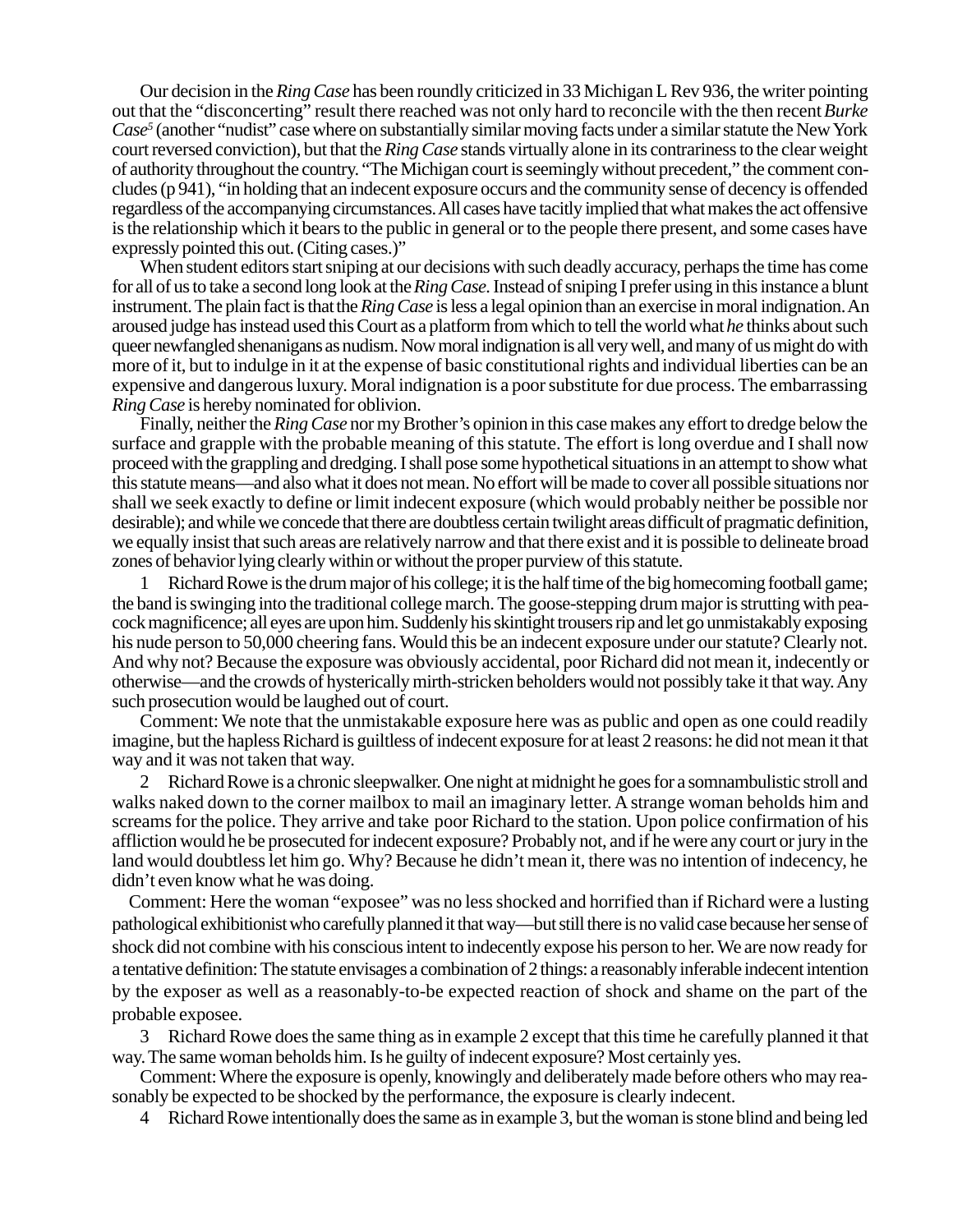by a seeing-eye dog and no one else sees him as Richard scampers home. Was there an indecent exposure? Probably not, because there was no exposee present who was conscious or aware of what would otherwise have clearly been an indecent exposure.

5 The police find sleepwalker Richard Rowe of example 2 wandering aimlessly about the public streets.

6 The police find naked Richard Rowe the non-sleepwalker flitting from behind tree to tree along a residential street but with no one else present.

7 The patrolling police behold Richard Rowe standing in silhouette with his privates exposed in the bedroom window of his lighted home.

Comments on 5, 6 and 7: No indecent exposure in 5 (as in 2) because no intention. An open and indecent exposure in 6 and 7 because of the deliberate intention to indecently expose the person and the reasonable chance that he would be seen by a passerby who would be shocked and outraged by the sight.

8: Richard Rowe embraces nudism and, along with the defendants in this case, parades in a nude missionary expedition down the main street of Battle Creek and all are gathered in by the police.

Comment: Clearly guilty of indecent exposure because the exposure is openly and knowingly made before persons who may reasonably be expected to be shocked and outraged by the performance *and there is no question of illegal search or arrest involved.* The claimed pureness of heart or sincere beliefs of the exposers here will not save them because they will be deemed to know that the probable beholders (unlike those at a private nudist retreat) would not share their beliefs and would instead be shocked by the sight.

9: The police place a ladder against Richard Rowe's home and climb it and look through the curtained window into the bathroom where he and his wife and 3 small children are naked and having sun lamp treatments or taking baths.

Comment: No crime of indecent exposure because though there is a common naked exposure of mixed sexes knowingly and openly made, none of the participants meant or took it indecently and, further, any other persons who might reasonably be expected to see them and be shocked thereby could only do by trespassing or making an illegal search.

10: Our present case.

Comment: No crime of indecent exposure for precisely the same reasons as in example 9 above.

We have now seen that the statute envisages a combination of 2 things : an actual or reasonably inferable indecent intention by the exposer joined with a reasonably-to-be-expected reaction of shock and outrage by the probable or potential exposees. We have seen that the absence of one or the other element can be fatal to guilt. Where, as here, both elements are missing and neither the exposers intend their exposure indecently nor do the exposees remotely take it that way (of which there is not a contrary shred of proof in this record) then it follows all the more that there can be no crime of indecent exposure under our statute.

The crime of indecent exposure naturally suggests the presence of an "exposee" as well as an exposer. Who were the exposees in this case? The raiding and warrantless police? The complaints and warrants say yes, but, as noted, the information either says otherwise or leaves the issue in doubt. We recoil from the idea that police can invade private premises and (after stoically taking photographs) claim they were shocked by what they beheld. Was it the proprietress, Mrs. Adams, who helped run the place for so many years? The question answers itself. Was it the defendants and other adult nudists? We are not told, but again we find it hard to swallow the idea that dedicated and convinced participants in the practice of private social nudism themselves nude—may become suddenly scandalized or corrupted by the sight of their companions and turn around and prosecute each other for indecent exposure.

Perhaps (along with my Brother) the people meant the now motherless Weissenborn children. They were mercifully spared participation in the trial of this case, but to surmise without a shred of evidence that they were corrupted by seeing their mother and father without any clothes (along with some other mostly middle-aged people some distance away) is to gratuitously invest childhood with evil and erotic tendencies before mere nakedness and to reject the observations and researches of virtually every anthropologist and sociologist who has contributed to the literature of human mores. See Sumner, Folkways, under index entry "Nakedness." Also, see 33 Michigan L Rev 936 for similar references.

Guilt or innocence of indecent exposure is not a matter of measuring the amount of human flesh exposed; one does not caliper the revealed epidermis and certify guilt as increasing by the square inch; the indecency of an exposure is always a matter of intent to be gathered from all of the circumstances. The plain fact is that often the less the exposure the more plainly indecent it becomes, *by that very circumstance alone*; the plain fact is